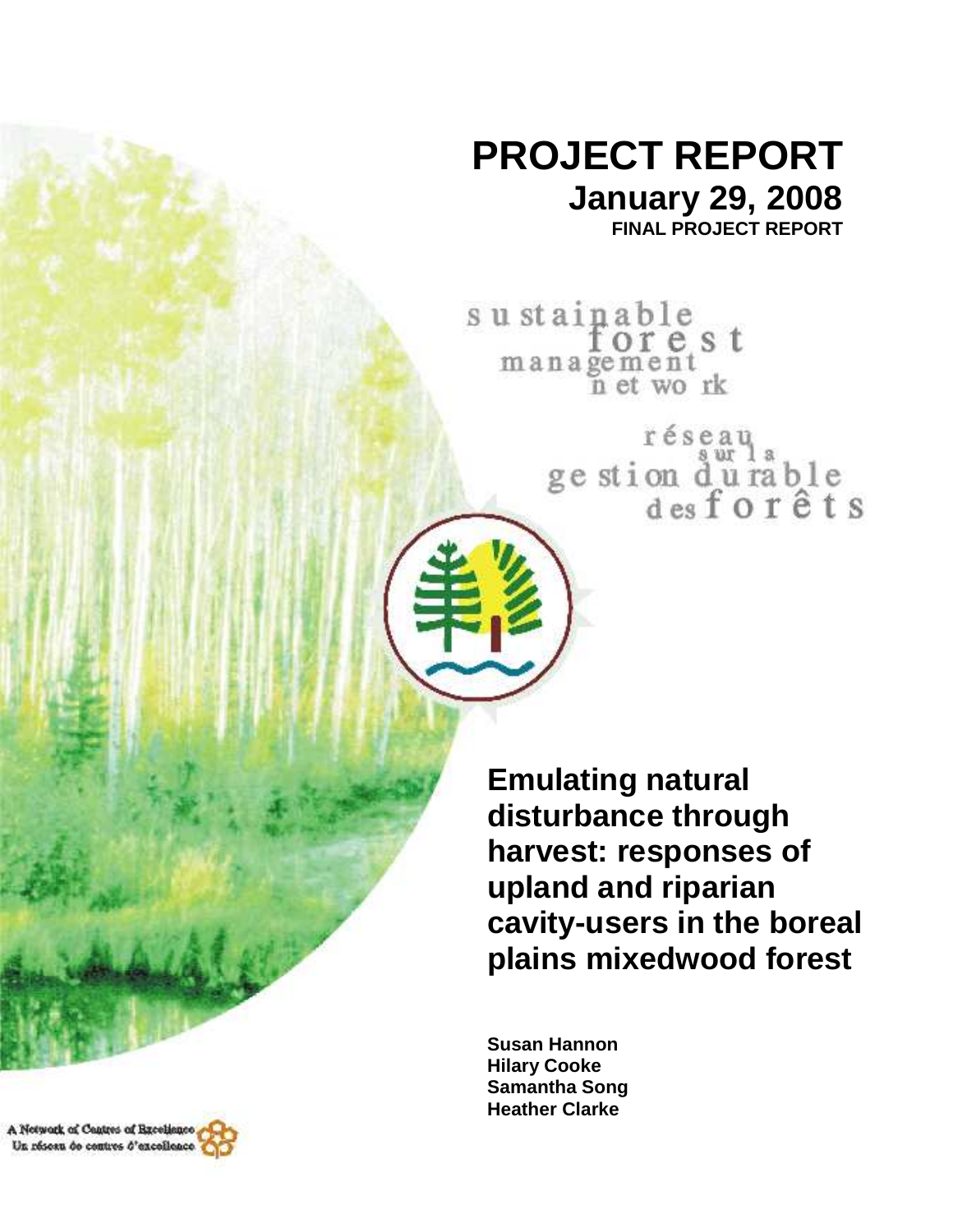# **Emulating natural disturbance through harvest: responses of upland and riparian cavity-users in the boreal plains mixedwood forest**

**SFMN Project: Keystones and functional indicators for sustainable forest management with special emphasis on the cavity-using community** 

**By:** 

**Susan Hannon**  Dept Biological Sciences University of Alberta, Edmonton, Alberta sue.hannon@ualberta.ca

**Hilary Cooke**  Dept Biological Sciences University of Alberta, Edmonton, Alberta

**Samantha Song**  Environment Canada, Edmonton, Alberta

**Heather Clarke**  Dept Biological Sciences University of Alberta, Edmonton, Alberta

> **January 29, 2008 Edmonton, Alberta, Canada.**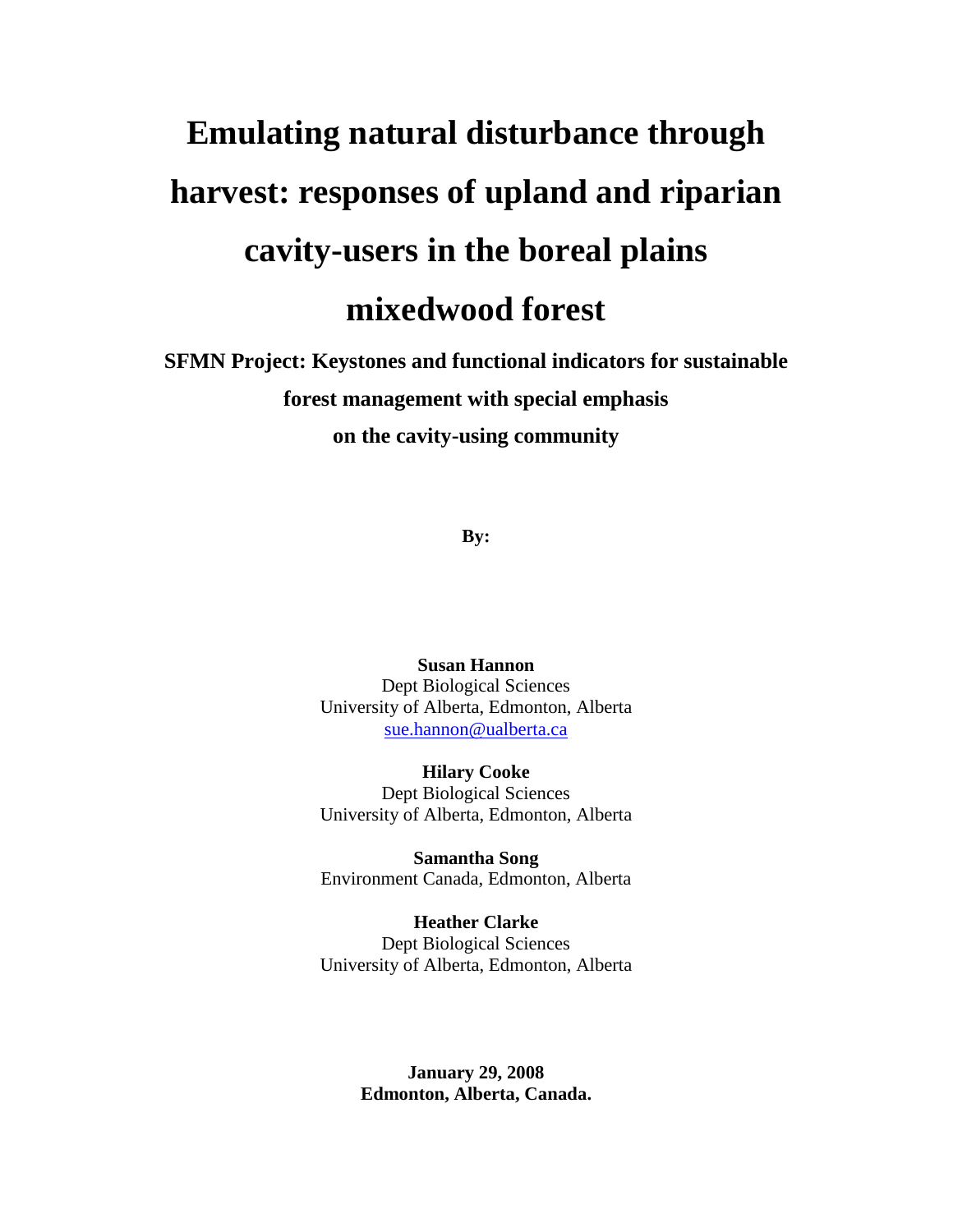## **ABSTRACT**

We characterized the cavity-using community in landscapes and riparian buffer strips in mixedwood boreal forest and determined effects of harvesting designed to emulate patterns left after fire. We focused on cavity users because most are resident species and may be sensitive to forestry activities. The dominant cavity excavator was the Yellowbellied Sapsucker and keystone cavity producers were Hairy Woodpeckers, Northern Flickers and Pileated Woodpeckers. Cavities were reused by a variety of species including squirrels, ducks and owls. In harvested landscapes, abundance of flickers increased and sapsuckers decreased, but cavity reuse rates were similar. Buffer strips with more forest had more Brown Creepers and those with lower retention had more Tree Swallows, otherwise communities were similar. Aspen was used most often as a cavity tree. Characteristics of trees and surrounding patches used for cavities varied by excavator species, but decay class, tree diameter and height, presence of fungal conks and tree density were important predictors. Most species selected older (>125 yr) aspen stands for their territories, except for Three-toed Woodpeckers that used white and black spruce. Sapsuckers selected territories in areas with large patches of residual forest, whereas Flickers chose areas with less retention. We make recommendations for planners and operators to retain features required by cavity users.

**Keywords:** Nest web, keystone species, dominant species, cavity users, partial harvest, aggregated harvest, single-pass harvest, riparian buffers, natural disturbance paradigm, residual structure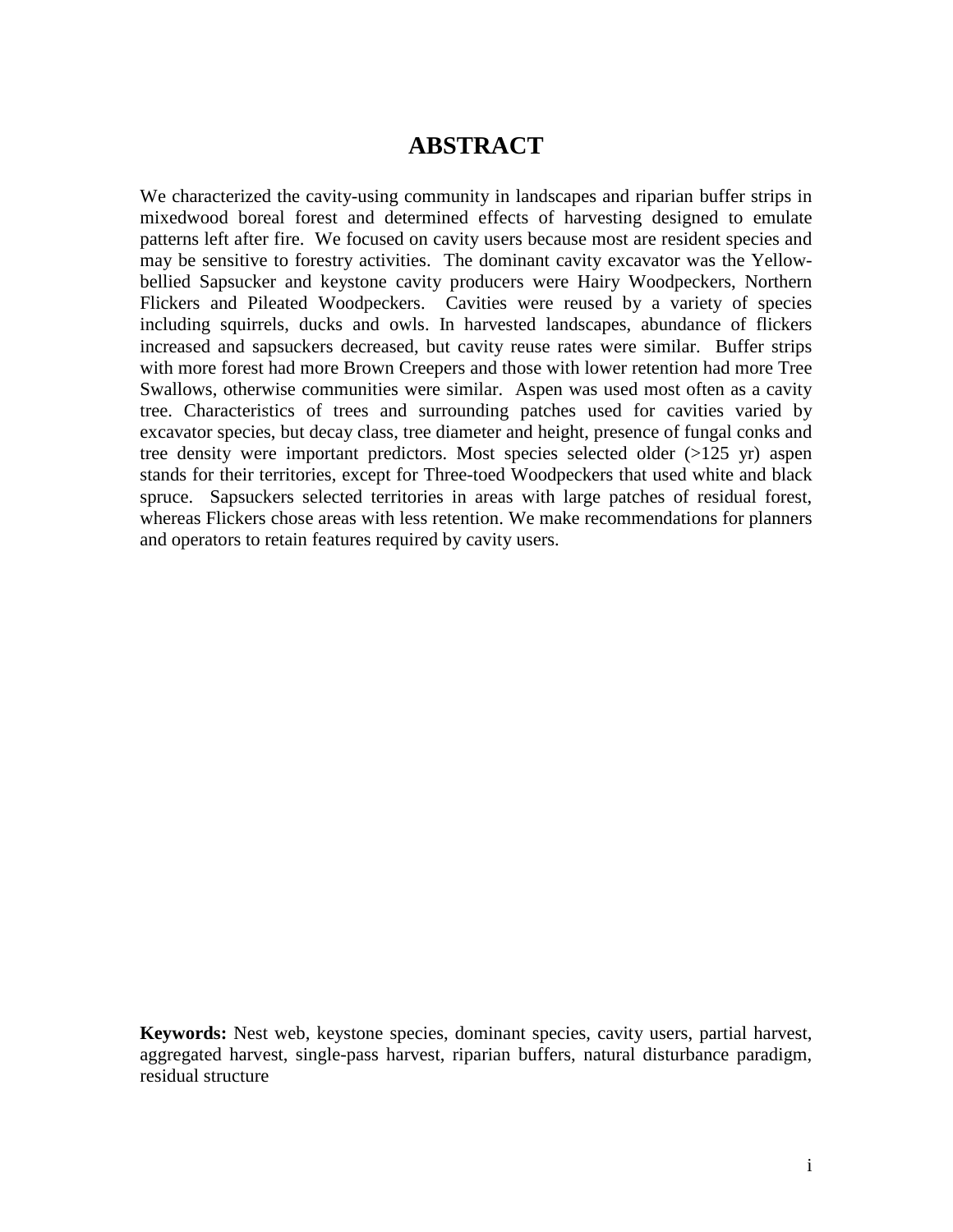# **ACKNOWLEDGEMENTS**

We thank our project partners Alberta-Pacific Forest Industries Inc. (Elston Dzus), Weyerhaeuser Canada Ltd (Brian Christensen), Louisiana Pacific Canada Ltd. (Donna Kopecky), Ducks Unlimited Canada (Eric Butterworth, Julienne Morissette, Sylvie Forest), Environment Canada, Alberta Sustainable Resource Development (John Stadt). Funding was provided by SFMN, Alberta-Pacific Forest Industries Inc., Ducks Unlimited Canada, Environment Canada (Science Horizons Youth Internship Program and Western Boreal Conservation Initiative), NSERC Industrial Postgraduate Scholarship, Alberta Conservation Association (Biodiversity grants), Weyerhaeuser Canada Ltd. (Saskatchewan), Canadian Circumpolar Institute (Boreal Alberta grants), Alberta Sports, Recreation and Wildlife Foundation. In-kind support was provided by Alberta Cooperative Conservation Research Unit (equipment), Ducks Unlimited Canada (equipment), Louisiana Pacific Canada Ltd. (digital vegetation inventory, technical support, maps), Weyerhaeuser Canada Ltd. (digital inventory, technical support, maps, quad), Saskatchewan Environment (digital vegetation inventory). We also received helpful suggestions on the research from Kathy Martin (UBC), Kevin Kardynal (USK), Keith Hobson, Steve Van Wilgenburg and Kevin Hannah (Env Canada), and Erin Bayne  $(UAB)$ .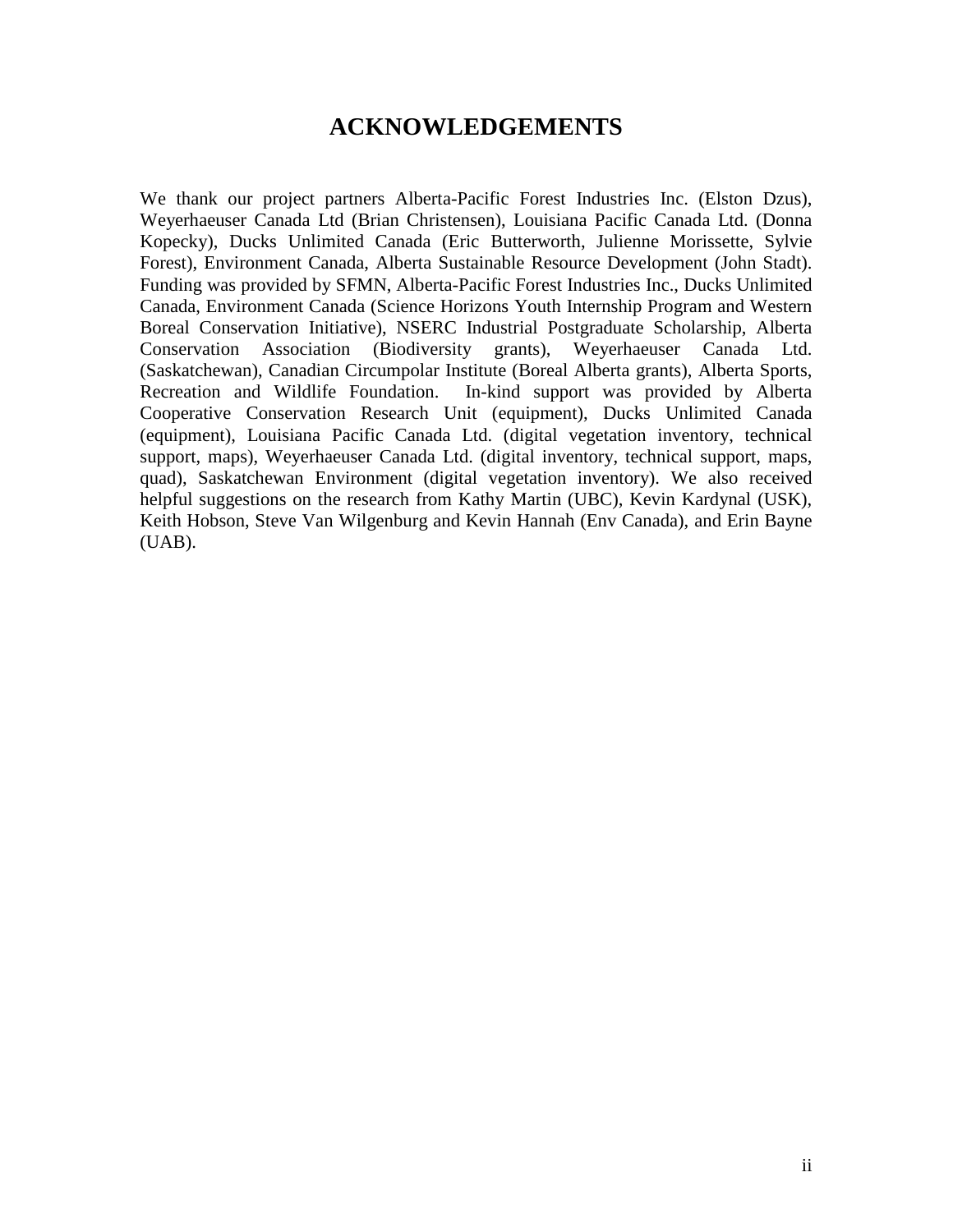# **TABLE OF CONTENTS**

| <b>KEY FINDINGS</b>                                                                                      |  |
|----------------------------------------------------------------------------------------------------------|--|
| Determine the structure of cavity nest webs and identify keystone cavity producers in                    |  |
|                                                                                                          |  |
| 2. Characterize key features of cavities, cavity trees, and stands used by primary excavators            |  |
|                                                                                                          |  |
|                                                                                                          |  |
|                                                                                                          |  |
| Integrate our results with other research on cavity nesting communities in Canadian<br>3.                |  |
| forests, in particular with SFMN research conducted on nests webs in British Columbia 5                  |  |
| Determine the influence on cavity-using communities of new harvesting practices that<br>$\overline{4}$ . |  |
|                                                                                                          |  |
| A. Is the structure of the excavating guild similar in the intact and harvested landscapes               |  |
| and how does amount of residual structure affect occurrence of excavators (AB, SK, MB)?5                 |  |
| Are rates of cavity reuse, the structure of cavity nest webs, and the role of keystone<br>B.             |  |
| cavity producers similar in the intact and single-pass harvested landscapes (AB and SK)? 6               |  |
| C. What is the influence of the type and amount of structure retained in single-pass                     |  |
|                                                                                                          |  |
|                                                                                                          |  |
|                                                                                                          |  |
|                                                                                                          |  |
|                                                                                                          |  |
|                                                                                                          |  |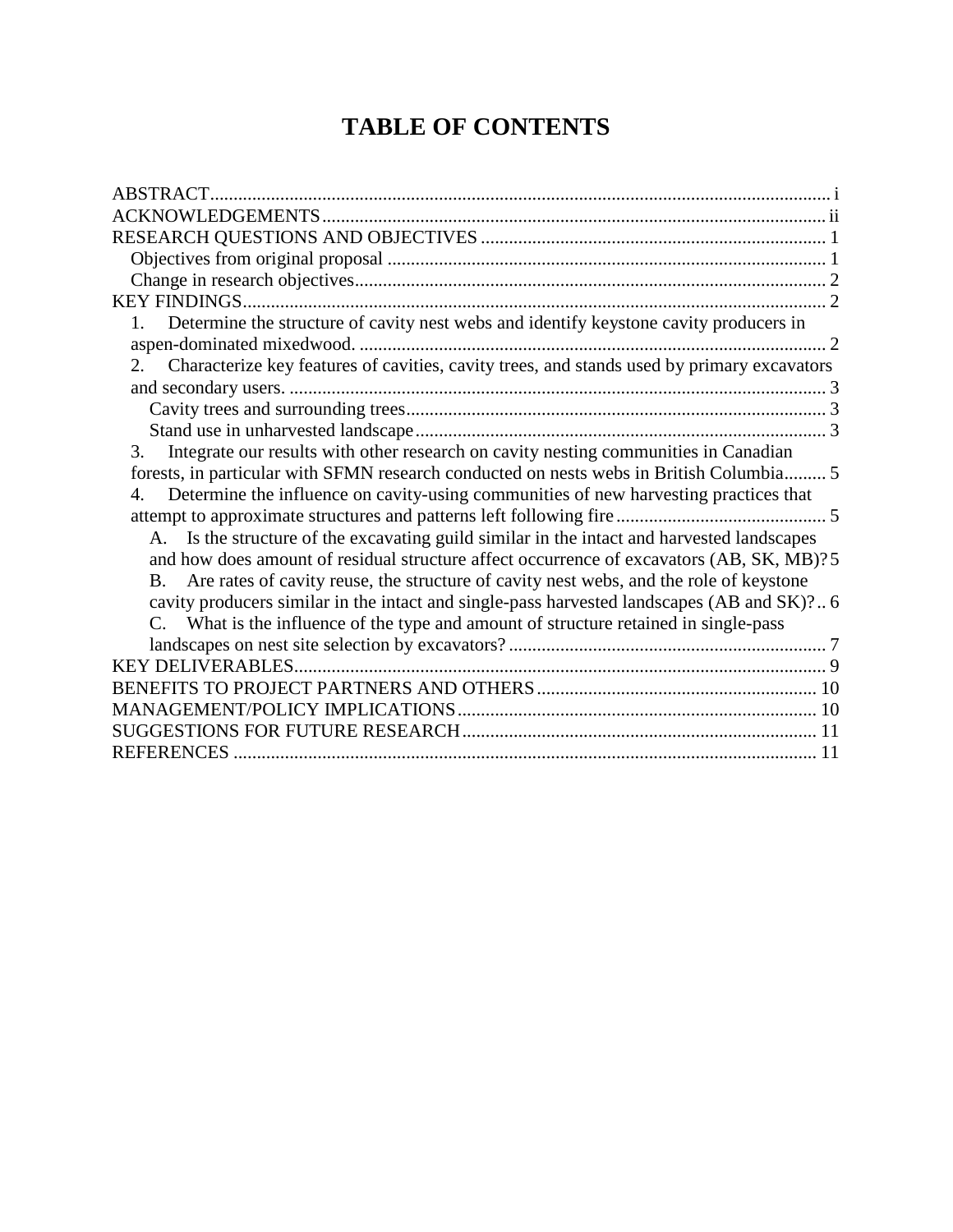# **RESEARCH QUESTIONS AND OBJECTIVES**

The functional relationships among species creating and using cavities was termed a nest web by Martin and Eadie (1999). Most cavities are produced by strong primary cavity excavators (woodpeckers) and used by secondary cavity users (other birds and mammals). Weak cavity excavators (chickadees and nuthatches) excavate cavities in softer wood or use those produced by primary excavators. Keystone cavity excavators are species that create the majority of cavities used by other species and thus are a critical component of this community. In the Boreal Plains ecozone, up to 25 breeding bird species (including woodpeckers, songbirds, ducks and owls) and several mammal species (including squirrels and bats) use cavities in trees or snags for nesting and roosting but a nest web for this region has not been described. We focused on members of the nest web because cavity excavators are primarily resident species that are affected by changes to habitat throughout the year. Cavity-using wildlife are one of the most sensitive groups to intensified management of boreal forest (Angelstam & Mikusinski 1994, Imbeau et al. 2001).

Changes to the structure, age and composition of boreal forests by timber harvest may affect the structure of nest webs. In general, cavity availability is lower in intensively managed forests where harvesting truncates stand ages, reducing the availability of older, decaying trees and trees large enough to provide suitable cavities (Newton 1994). Many forest companies tasked with maintaining forest biodiversity are investigating new types of forest harvesting, including those that emulate the patterns and structures of natural disturbances (Hunter 1993). Under this approach, patches of forest structure are retained within harvested areas with the intent to emulate unburnt patches remaining after fire. These patches may act as refugia if the amount, configuration, and type of forest structure retained are sufficient to meet nesting and foraging needs of excavators and secondary users. Effects of forest management on primary excavators will have cascading effects throughout a nest web and thus secondary cavity users may be affected not only by changes in habitat structure due to forest harvest, but also by changes in cavity availability. In our study we examined the effects of alternative harvest practices that attempted to emulate fire patterns at local (riparian buffer strips) and landscape levels on the nest web.

## *Objectives from original proposal*

- 1. Determine the structure of cavity nest webs and identify keystone cavity producers (functional indicators) in post-fire and old seral stages in different habitat types (aspendominated mixedwood, conifer) in the boreal plains ecoregion.
- 2. Characterize key features of cavities, cavity trees, and stands used by primary excavators and secondary users.
- 3. Evaluate repeatability of sampling methods and detectability of cavity users in order to develop appropriate monitoring techniques.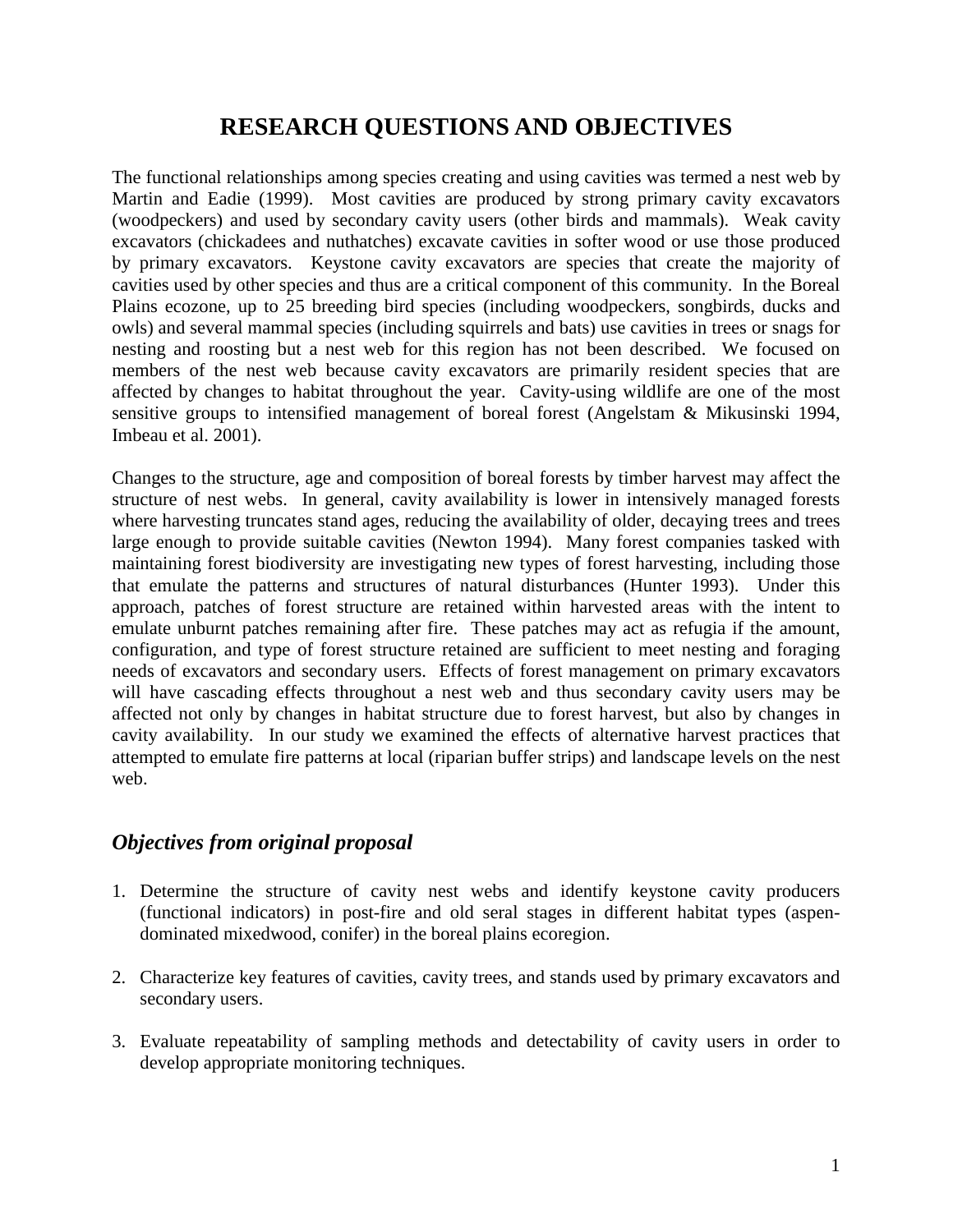- 4. Integrate our results with other research on cavity nesting communities in Canadian forests, in particular with SFMN research conducted on nests webs in British Columbia.
- 5. Determine the influence on cavity-using communities of new harvesting practices that attempt to approximate structures and patterns left following fire.
- 6. Using previously collected data on songbirds, owls and grouse identify a multi-taxal set of avian species that are sensitive to decreases in forest cover caused by harvesting (conditional indicators).
- 7. Test whether these conditional indicators are indicators of other bird species (population indicators) and at what spatial scale these indicators should be measured for use in monitoring.
- 8. Field test these species as indicators of change in forest structure using sites in #5 (validation).

#### *Change in research objectives*

*Objective 1* was modified to only look at aspen-dominated mixedwood stands (intact and harvested) due to lack of funding.

*Objective 3* was not done in a rigorous fashion due to lack of funding.

*Objectives 6-8* were dropped from the project as we did not receive enough funding to hire a postdoctoral fellow, who was slated to do this.

# **KEY FINDINGS**

### *1. Determine the structure of cavity nest webs and identify keystone cavity producers in aspen-dominated mixedwood.*

A cavity nest web is a diagram showing the production of cavities by each excavating species (woodpeckers, chickadees, nuthatches) and their reuse by others in the community. The cavity nest web for aspen-dominated boreal mixedwood was determined by finding cavities and observing them for subsequent reuse by other excavators or secondary cavity users for 1-3 years (Fig. 1). Cavity reuse was organized by excavator body size, with larger-bodied excavators (Pileated Woodpecker, Northern Flicker) providing cavities for larger-bodied secondary cavity users (Common Goldeneye, Bufflehead, Northern Saw-whet Owl). Cavities of smaller-bodied excavators (Yellow-bellied Sapsucker, American Three-toed Woodpecker, Hairy Woodpecker) were used by smaller-bodied secondary cavity users (Northern Flying Squirrel, Red Squirrel,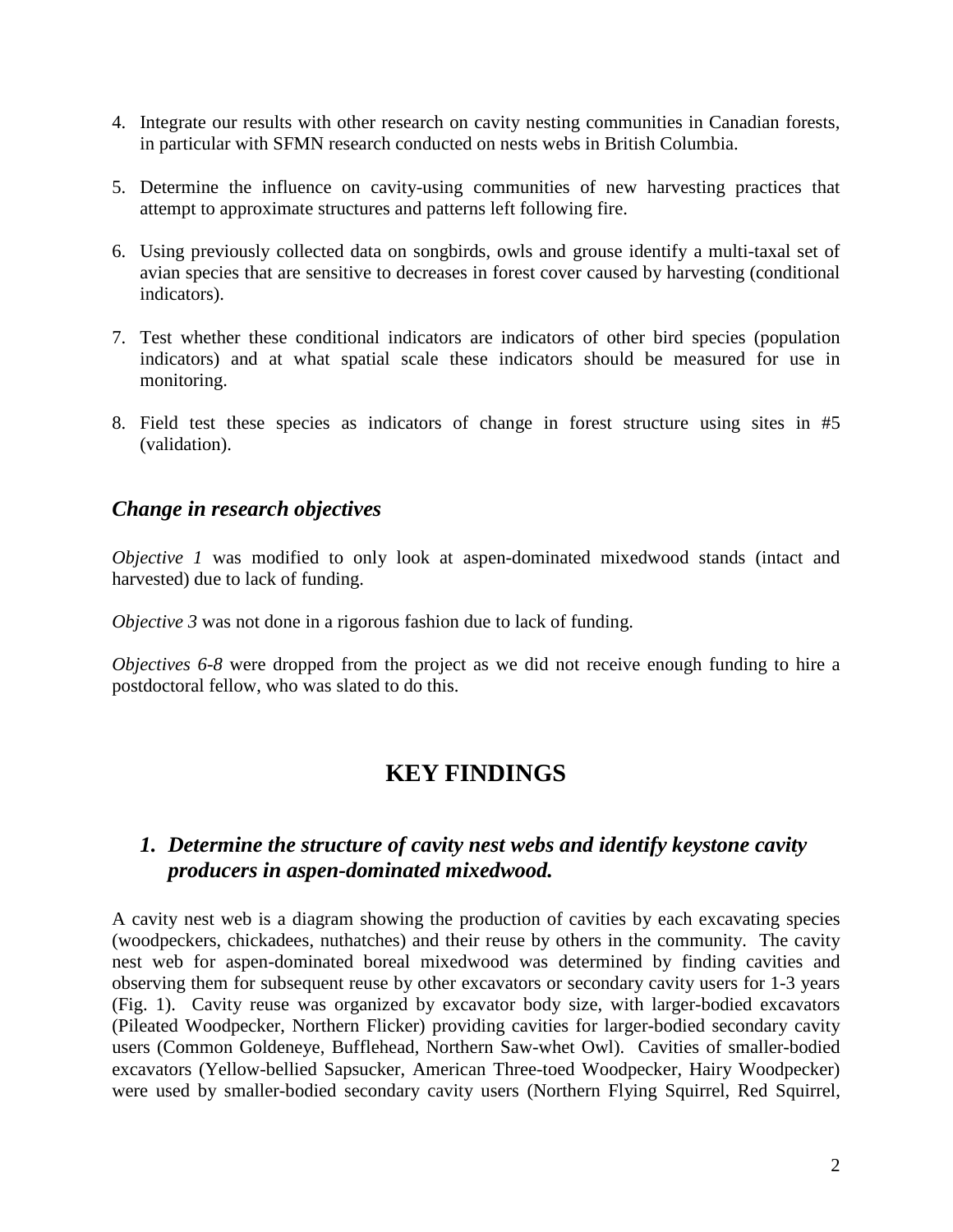Tree Swallow), however these secondary species also utilized cavities of the larger excavators. We modeled cavity reuse by secondary species to determine the relative importance of four cavity excavators and to identify keystone cavity producers. Three species were identified as keystones – Hairy Woodpeckers, Northern Flickers, and Pileated Woodpeckers. Cavities of these three species were five (Hairy Woodpecker), 19 (Pileated Woodpeckers), and 25 (Northern Flicker) times more likely to be reused than cavities of Yellow-bellied Sapsuckers, a dominant excavator that produced over 60 percent of the cavities in these landscapes.

## *2. Characterize key features of cavities, cavity trees, and stands used by primary excavators and secondary users.*

#### **Cavity trees and surrounding trees**

Aspen was the most frequently used tree species for cavity excavation. Yellow-bellied Sapsucker, Hairy Woodpecker and Pileated Woodpecker primarily used live trees with no decay and early decay (<50% of the canopy dead). Northern Flickers, Black-capped Chickadees, Redbreasted Nuthatches, and Three-toed Woodpeckers used snags in later stages of decay (softer wood and usually had broken-tops). Nest trees used by excavators ranged in size from 12 cm in diameter for the smallest excavators (Red-breasted Nuthatches, Black-capped Chickadees) to over 60 cm for Northern Flickers. Median nest tree diameters ranged from 20 cm for Blackcapped Chickadees to 47 cm for Pileated Woodpeckers. Height of nest trees varied among species from 2 m to over 35 m. Black-capped Chickadees, Red-breasted Nuthatches and Threetoed Woodpeckers used the shortest trees of all excavators (median height 10 m). In contrast, Hairy Woodpeckers, Pileated Woodpeckers, and Sapsuckers used trees of median heights near 25 m. The number of conks of the heartrot fungus Phellinus tremulae varied from zero to >70 on nest trees. Cavities of species using live aspen had medians ranging from 14 to 19 conks whereas nest trees of species that used snags had very few conks. We measured characteristics of trees in a 11m radius plot centred on the nest tree. Again, features varied depending on woodpecker species, but two main types of surroundings were found: either a high density of aspen trees with conks  $\sim$  30 trees/0.04 ha plot) or a low density of aspen trees  $\sim$  10 trees/0.04 ha plot).

#### **Stand use in unharvested landscape**

We categorized stand types where cavities were found (all excavator species combined) into four groups: aspen (old: >125 yr), aspen (young: 25-75 yrs; mature: 75-125 yrs), white spruce (all ages), and other (remaining deciduous and coniferous dominated and non-forested stands). Most woodpecker cavities (in particular Sapsuckers) were found in old aspen-dominated stands at a significantly higher rate than expected based on availability (used: 58%; available: 33%). American Three-toed Woodpeckers used white and black spruce-dominated stands exclusively, whereas Black-capped Chickadees used aspen-dominated stands exclusively. Hairy and Pileated Woodpeckers both used aspen and balsam poplar stands, however six of 10 cavity trees used by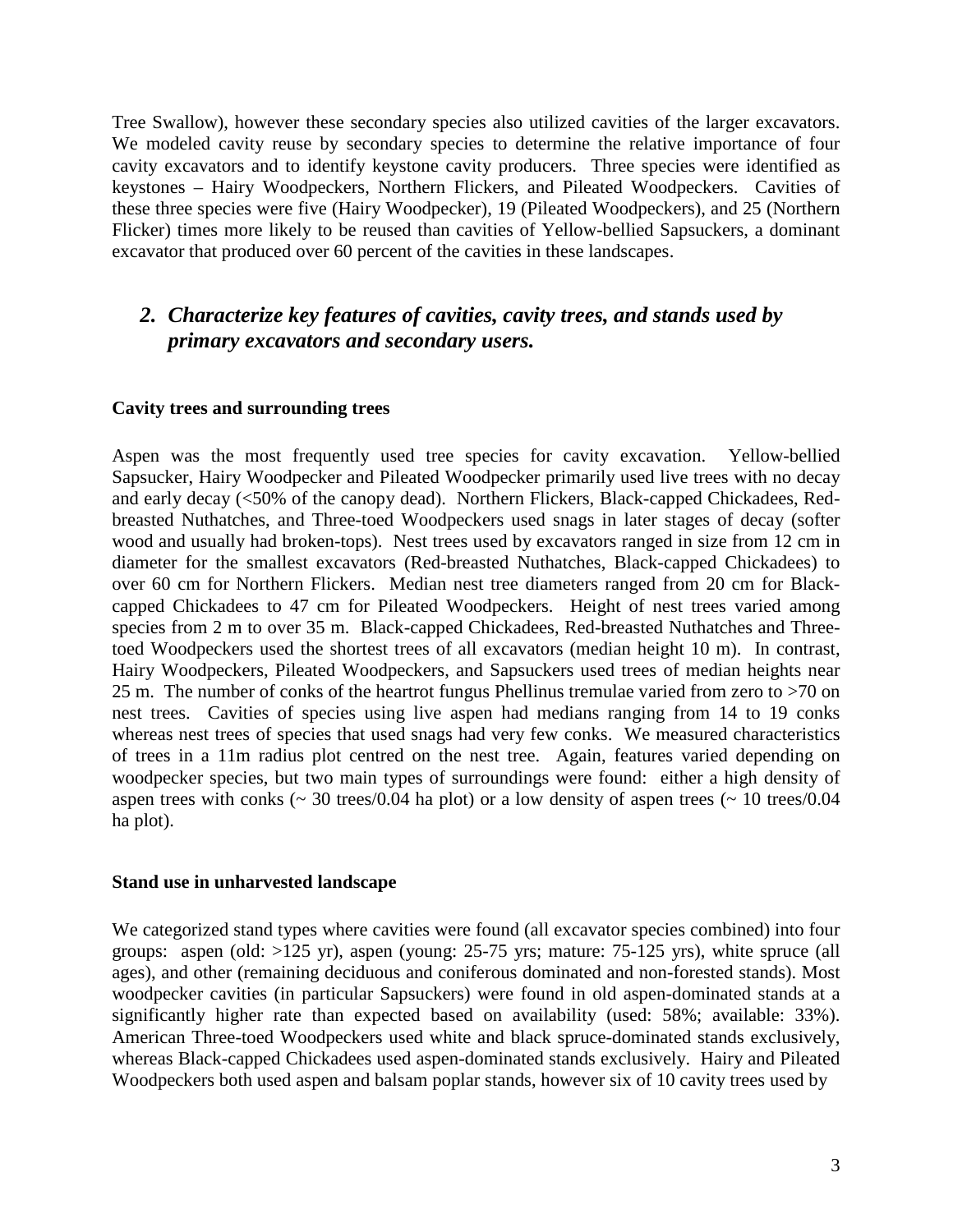**Figure 1.** Cavity nest web for intact aspen-dominated mixedwood boreal forest observed over 4 breeding seasons.

#### **Legend**

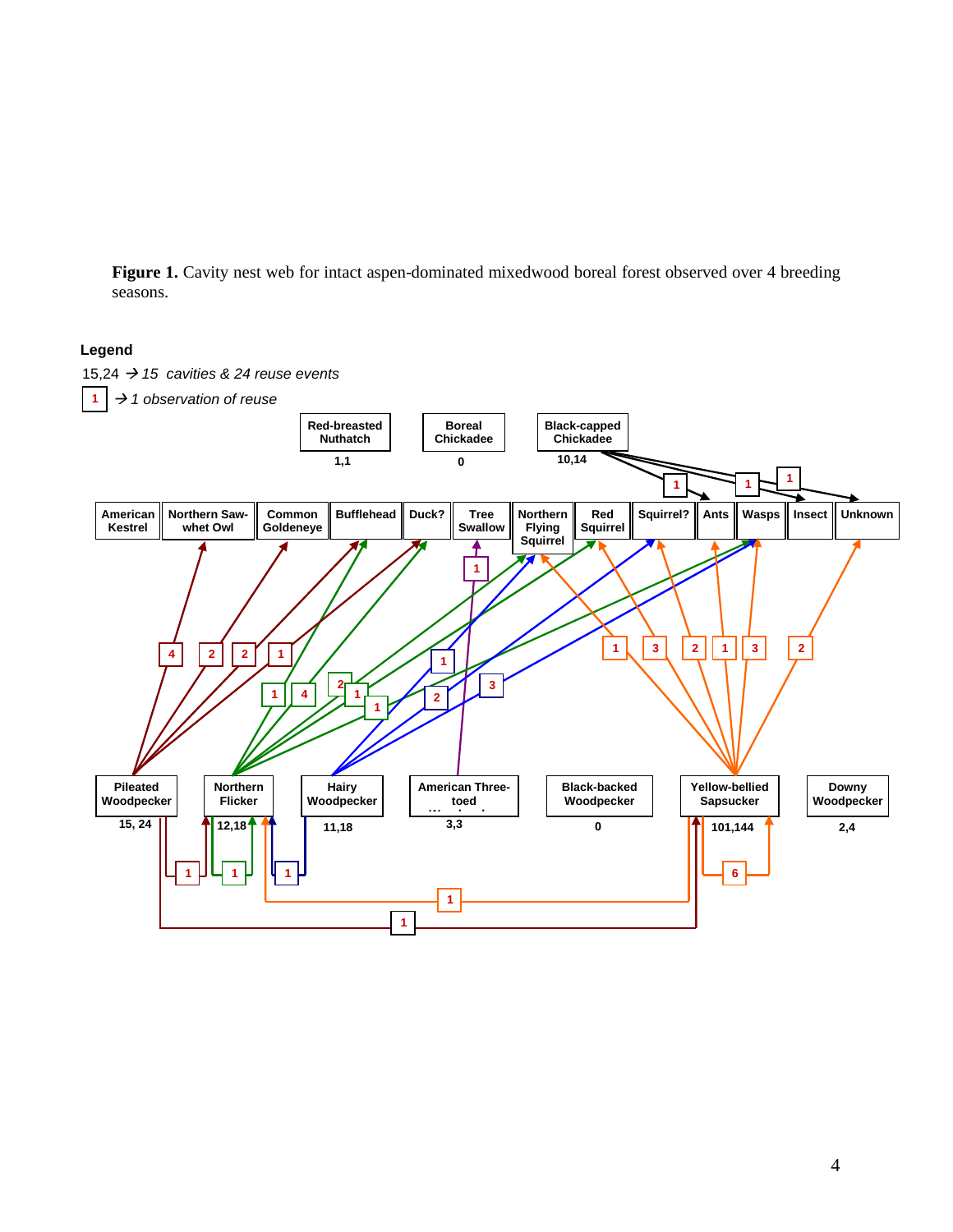Pileated Woodpeckers were in old aspen stands. Flickers used old and mature aspen stands and two non-forest areas associated with riparian areas (beaver ponds and streams).

## *3. Integrate our results with other research on cavity nesting communities in Canadian forests, in particular with SFMN research conducted on nests webs in British Columbia*

This has not been completed yet. We plan to do this in fall of 2008 in collaboration with Dr. Kathy Martin, University of British Columbia. Towards this end, initial discussions have occurred, results shared and Dr. Martin participated in our partner workshop in 2006.

# *4. Determine the influence on cavity-using communities of new harvesting practices that attempt to approximate structures and patterns left following fire*

We contrasted community structure, cavity reuse, and nest site selection in harvested and unharvested mixedwood boreal landscapes. We evaluated two harvesting approaches based on the Natural Disturbance Model: single-pass harvesting with structure retention (in Alberta and Saskatchewan) and riparian buffers (in Manitoba) with structure retention. Single-pass harvesting is done on larger landscapes (>1500 ha) and leaves trees singly or in patches up to several hundred hectares. In Manitoba, riparian buffers were either left intact (50m wide buffer), were partially harvested (10m wide intact and 30m wide strip with 25% timber left) or were harvested to the high water mark with some residual trees (5-12% retention). We divided these into 3 groups based on amount of forest retained: 12 low retention (0-33%), 14 medium retention (33.1-66%), and 20 high retention (>66%) sites. We have organized the results for this objective under three questions:

#### **A. Is the structure of the excavating guild similar in the intact and harvested landscapes and how does amount of residual structure affect occurrence of excavators (AB, SK, MB)?**

#### *Single-pass harvest*

We surveyed the cavity-using community using 15 700-m line transects in two harvested and two intact landscapes. All excavators observed within the intact landscapes were also observed in the harvested landscapes, however differences in abundance and frequency of occurrence resulted in significant differences in overall guild structure. Consistent with our nest web analysis, Northern Flickers were significant indicators of the harvested landscapes whereas Yellow-bellied Sapsuckers were significant indicators of the intact landscapes. To determine whether the abundance of species differed between harvested and intact landscapes when corrected for the actual amount of forest on each landscape, we repeated the analysis. Abundance per ha of forest of sapsuckers did not differ between harvest and intact landscapes, but flicker abundance/ha forest was still higher in the harvest area. There was very high variability in the abundance of Sapsuckers across harvest transects suggesting abundance is related to other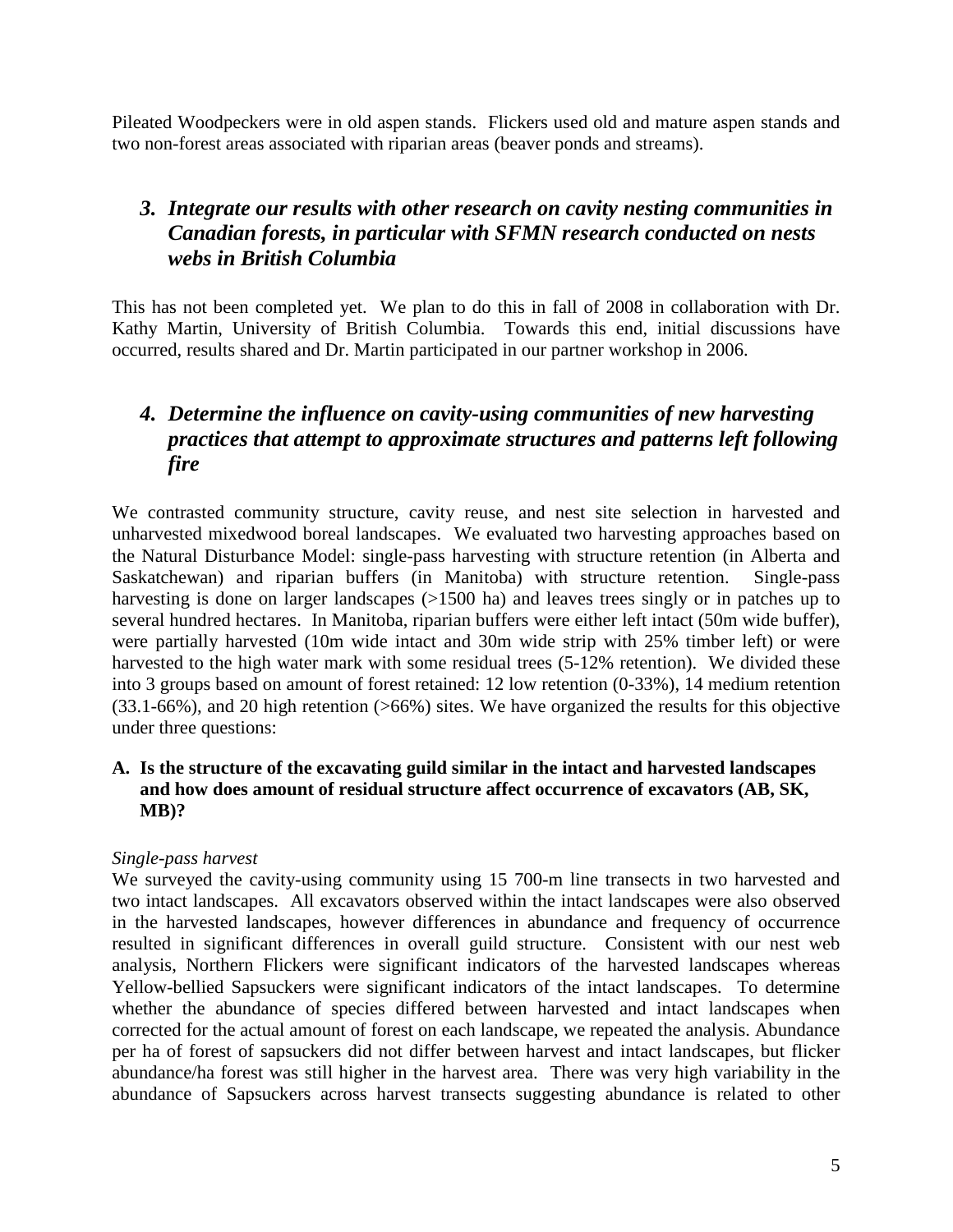residual characteristics, such as configuration and stand composition, in addition to total forest area. Overall, we conclude that 1) harvested landscapes support fewer Sapsuckers and more Flickers than intact landscapes, 2) harvested landscapes support similar abundances of Sapsuckers/ha of structure retained in harvested and intact landscapes. Further analysis will evaluate the effect of residual patch type and configuration on variability in Sapsucker abundance.

#### *Riparian buffers*

Members of the cavity community were surveyed on 400m long transects through riparian buffer strips. All species were present in all treatment groups. In MB, medium and high retention buffers supported similar bird communities, while low retention buffers differed from both. Along a gradient from high to low retention, communities shifted from being Brown Creeperdominated to Tree Swallow-dominated. Amount of retention per se, did not influence abundance of other species, but Northern Flicker abundance increased and Yellow-bellied Sapsucker abundance decreased with increasing mean deciduous tree diameter (measured at breast height). Abundance of Flickers decreased and Sapsuckers increased with increasing density of large live aspen trees with conks. Boreal Chickadee abundance was positively related to conifer tree density. Although less important, large snag density was negatively related to Northern Flicker, and positively related to Boreal Chickadee abundance. Amount of downed woody material and the density of live birch stems were positively related to Northern Flicker and Yellow-bellied Sapsucker, respectively. In areas surrounding the buffers, the amount of harvest negatively impacted the abundance of Boreal Chickadees but not other species. We note that these landscapes retain a high amount of forest (mean 69% ±0.02; range 37-95%).

#### **B. Are rates of cavity reuse, the structure of cavity nest webs, and the role of keystone cavity producers similar in the intact and single-pass harvested landscapes (AB and SK)?**

#### *Cavity reuse*

For the four most common excavators, rates of cavity reuse by secondary cavity users ranged from 6 to 60 percent in the intact landscapes and 4 to 30 percent in the harvested landscapes. There were no significant differences in rates of cavity reuse by secondary cavity users between the intact and harvested landscapes for the cavities of Yellow-bellied Sapsuckers, Hairy Woodpeckers, or Pileated Woodpeckers. However, Northern Flicker cavities in the harvested landscape were reused significantly less frequently by secondary cavity users than in the intact landscapes.

#### *Cavity nest web*

In the single-pass harvested landscapes the nest web changed: there was a higher availability of Northern Flicker cavities, an additional species (American Kestrel) was present, which predominantly used Flicker cavities, and there was a higher rate of reuse of Flicker cavities by other Flickers (Figure 2). Flickers and Pileated Woodpeckers persisted as keystone excavators, but in contrast to the intact landscapes, their cavities were only nine times (vs. 19 and 25, respectively) as likely to be reused as cavities of Sapsuckers, which persisted as dominant excavators.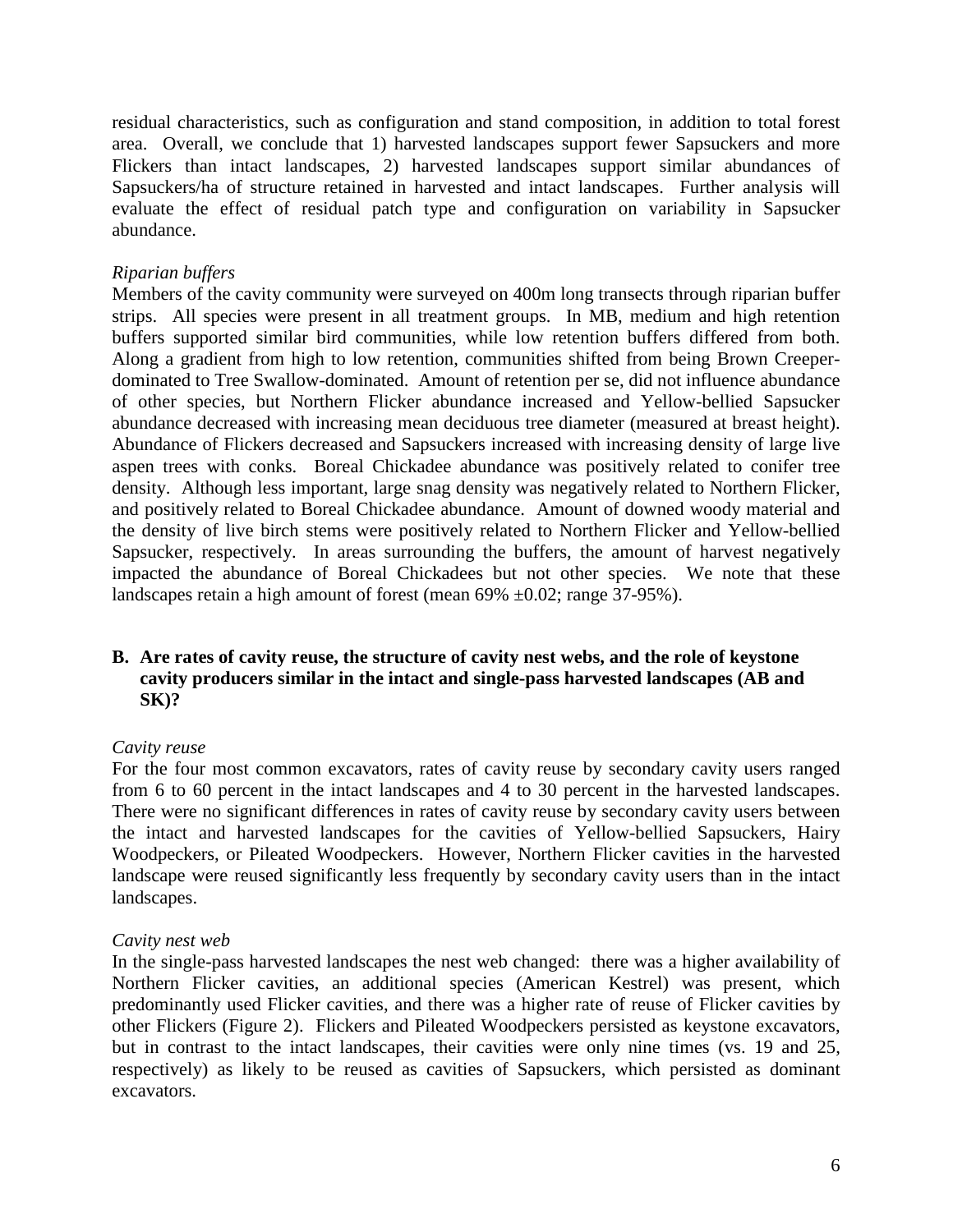#### **C. What is the influence of the type and amount of structure retained in single-pass landscapes on nest site selection by excavators?**

Residual structure in the harvested landscapes can be classified as either planned structure (delineated for retention at the planning stage) or operator structure (retention within cutblocks chosen by operators). Planned structure includes larger residual patches of merchantable and non-merchantable material whereas operator structure includes single trees and small patches. The two single-pass harvested landscapes in this study (AB, SK) varied in characteristics of planned and operator structure retained (Table 1). The AB harvest had more but smaller patches of operator structure and the SK harvest had fewer but larger patches of planned structure.

For all excavators, nest tree characteristics were similar in the harvested landscapes to those selected in the intact landscapes: Sapsuckers, Hairy Woodpeckers, and Pileated Woodpeckers all selected large diameter, diseased aspen with multiple fungal conks; Flickers selected large diameter aspen and balsam poplar snags with fungal conks; and Black-capped Chickadees selected small diameter aspen snags. Thus, structural elements retained in the harvested landscape provided similar types of trees as selected by these excavators in the intact landscapes.

For Yellow-bellied Sapsuckers and Northern Flickers (the most abundant species) we evaluated nest site selection based on the amount of residual structure within a core area (75-m radius) and within a home range (200-m radius for Sapsuckers; 500-m radius for Flickers) surrounding nest locations. Within the core area, Sapsuckers and Flickers in SK selected for greater cover of operator structure than available across the landscape. Sapsuckers in both landscapes selected core areas with more planned structure than available across the landscape, whereas Flickers in AB selected for core areas with less planned structure than available. At the home range scale, Flickers in AB displayed selection for greater cover of operator structure and less cover of planned structure. Sapsuckers showed positive selection for planned structure at the home range scale in both landscapes. Thus, at both scales Sapsuckers selected nest locations associated with high cover by large patches of residual structure. In contrast, at both scales Flickers selected nest locations with higher cover from operator patches and less cover by planned patches than expected due to availability across the landscapes.

| <b>Residual Type</b>                           |      | <b>Operator Structure</b> | <b>Planned Structure</b> |           |  |
|------------------------------------------------|------|---------------------------|--------------------------|-----------|--|
| <b>Site</b>                                    | AB   | <b>SK</b>                 | AB                       | <b>SK</b> |  |
| Number of patches                              | 2752 | 528                       | 112                      | 50        |  |
| Total Harvest Area (ha)                        | 1636 | 3473                      | 1636                     | 3473      |  |
| Structure Area (ha) - total                    | 150  | 116                       | 383                      | 1223      |  |
| Structure Area - percent of total harvest area | 9.18 | 3.33                      | 23.38                    | 35.22     |  |
| Structure Area (ha) - mean                     | 0.05 | 0.22                      | 3.42                     | 24.46     |  |
| Structure Area (ha) - median                   | 0.03 | 0.14                      | 0.56                     | 2.50      |  |
| Structure Area (ha) - SD                       | 0.11 | 0.31                      | 6.59                     | 101.09    |  |
| Structure Area (ha) - min                      | 0.00 | 0.00                      | 0.01                     | 0.23      |  |
| Structure Area (ha) - max                      | 3.26 | 5.00                      | 36.44                    | 681.69    |  |

|  |  |  |  |  | Table 1. Characteristics of residual structure in two single-pass harvested landscapes in AB and SK |  |  |  |
|--|--|--|--|--|-----------------------------------------------------------------------------------------------------|--|--|--|
|  |  |  |  |  |                                                                                                     |  |  |  |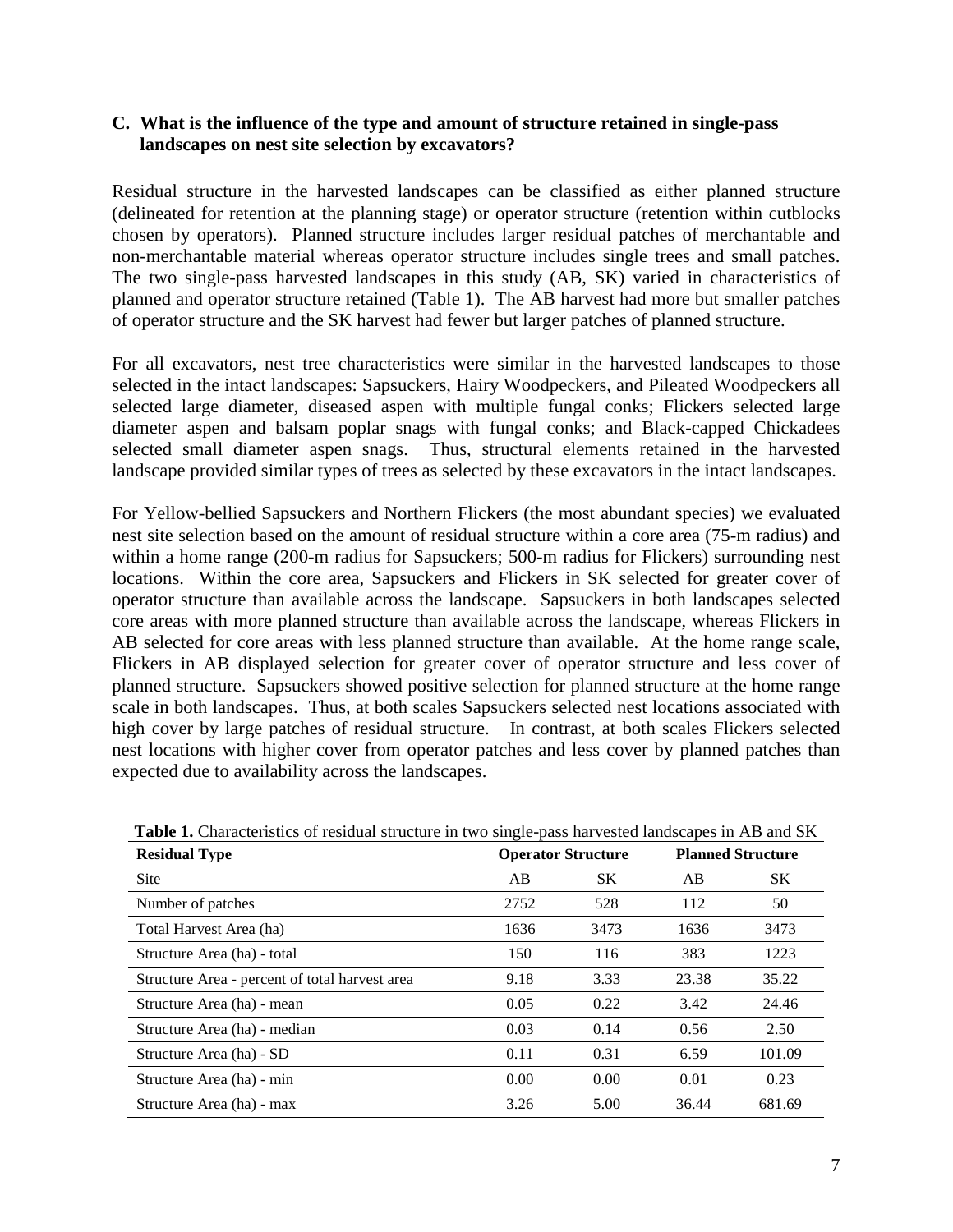Figure 2. Cavity nest web for mixedwood boreal landscapes harvested using single-pass with structural retention practices as observed over 4 breeding seasons

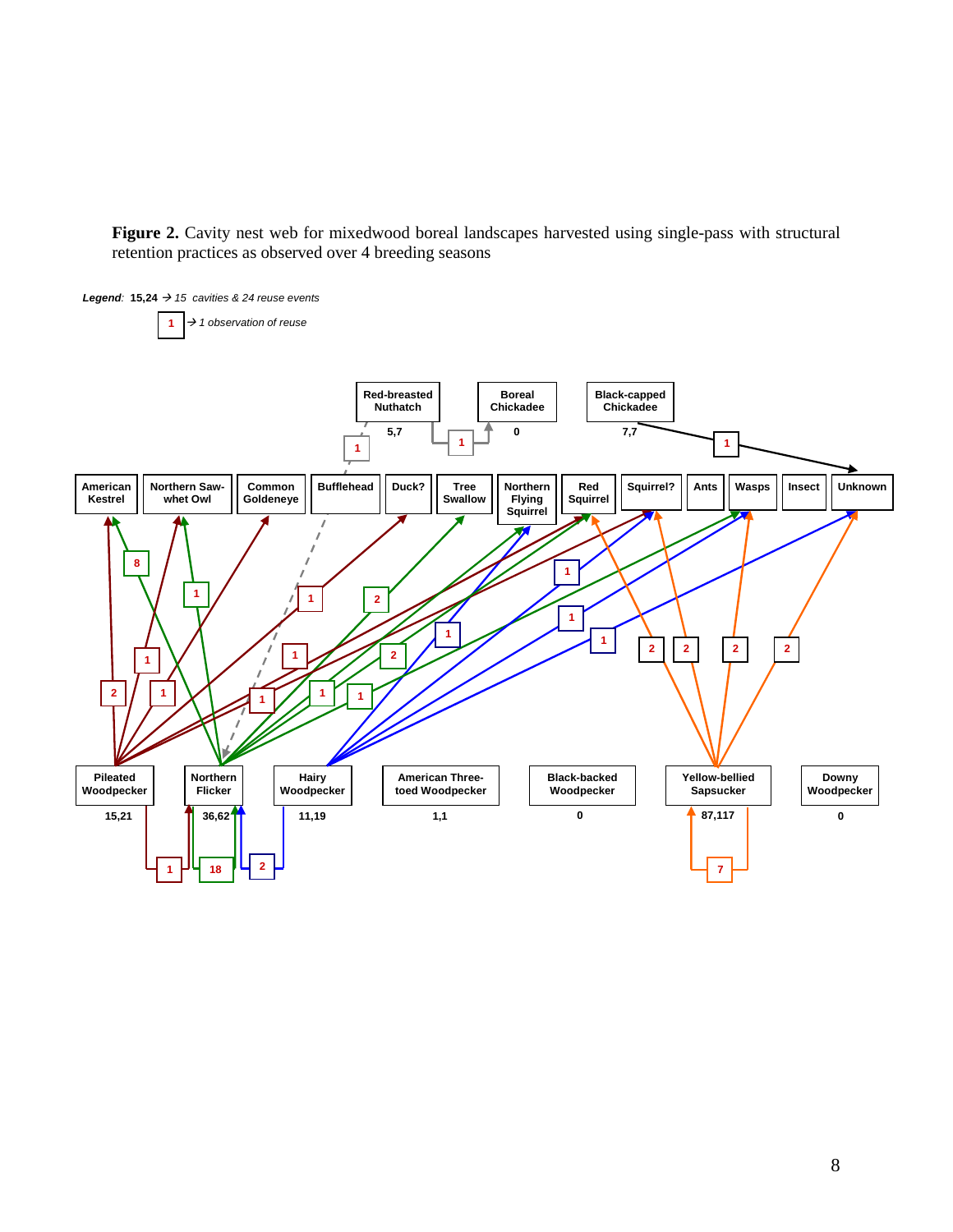# **KEY DELIVERABLES**

#### *Workshops organized*

We held three workshops in conjunction with our partners (March 9, 2005, Feb 16 2006, April 24, 2007). These were fruitful in determining research goals, methods, management implications and plans for KETE products.

#### *Conferences/workshops/lectures:*

Cooke, H.A. 2004. Ecology of the cavity-using community in old mixedwood boreal forest. Presentation at Ducks Unlimited Canada Western Boreal Program Team Meeting.

Clarke, H.D., S.J. Hannon, and S. Song. 2005. The effects of partial harvesting in riparian buffer strips on cavity-nesting bird communities in boreal mixedwood. Poster presented at SFMN workshop Towards a systems approach for management in terrestrial, riparian, and aquatic ecosystems.

Cooke, H.A., H.D. Clarke, S.J. Hannon, and S. Song. 2006. Effects of harvesting on the cavityusing community in mixedwood forest on the boreal plains. Poster presented at the SFMN conference.

Clarke, H.D., S.J. Hannon, and S. Song. 2007. Effects of riparian partial-harvesting on cavitynesting birds. Poster at SFM Management of Aquatic Systems in Forested Landscapes: Knowledge Exchange Workshop.

Clarke, H.D., S.J. Hannon, and S. Song. 2007. Effects of riparian partial-harvesting on cavitynesting birds. Poster presented at 26th Annual Meeting of the Society of Canadian Ornithologists.

Cooke, H.A. and S.J. Hannon. 2007. Keystone excavators and cavity nest webs in intact and harvested mixedwood boreal forest. Presentation at 26th Annual Meeting of the Society of Canadian Ornithologists.

Cooke 2007. Cavity nest webs and keystone species in managed boreal forests. Lecture to Biology of Birds course, Department of Biological Sciences, University of Alberta.

#### *Publications*

Most are pending but will include two graduate theses (expected April and Sept 2008), a KETE document outlining best practices and publications in peer-reviewed journals.

#### *Training*

The project provided funding for training of two graduate students (PhD Hilary Cooke, MSc Heather Clarke), one technician and 15 undergraduate assistants.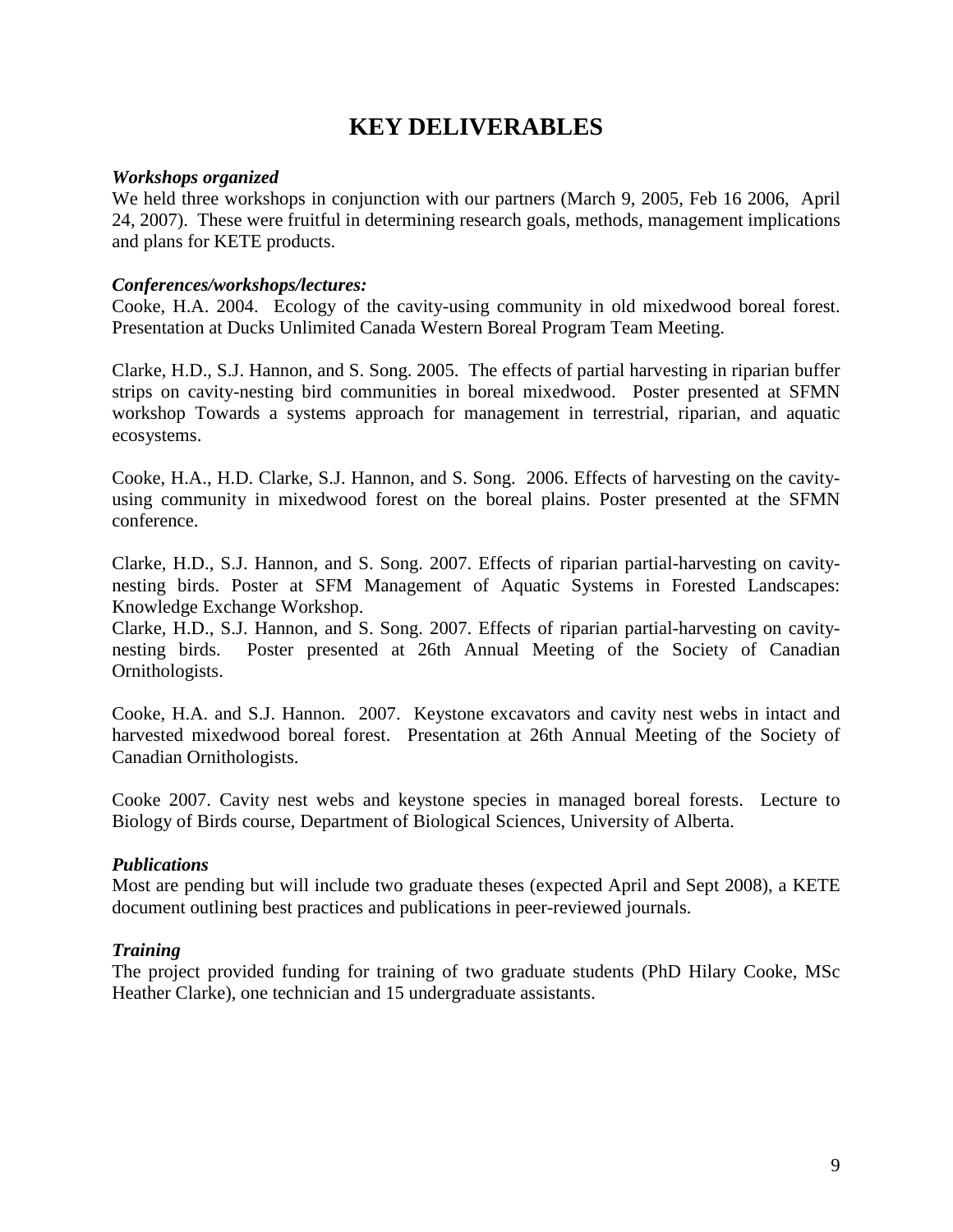# **BENEFITS TO PROJECT PARTNERS AND OTHERS**

The following groups have or will benefit from our research:

*Industrial partners:* Alberta Pacific Forest Industries Inc., Weyerhaeuser Canada Ltd, Louisiana Pacific Canada Ltd. *Government partners:* Environment Canada, Alberta Sustainable Resource Development. NGO partners: Ducks Unlimited Canada.

These groups have been involved in the project since its inception and have participated fully in project development and discussion of results and management implications. They will continue to participate as we develop a KETE document with recommendations for best practices at various spatial scales (single tree, patch, landscape) and levels of operation (planning, operator) to ensure maintenance of cavity-using communities.

# **MANAGEMENT/POLICY IMPLICATIONS**

We are currently finishing data analysis and synthesizing results in preparation for a KETE document. To date our data would support the following management implications.

In both buffer strips and single-pass harvest landscapes, the communities appeared to be fairly resilient in the short term to harvest with structural retention. In single-pass harvest landscapes, Sapsuckers became less abundant as expected with the overall loss of forest cover. In contrast, in association with increasing open habitat, Flickers became more abundant and American Kestrels entered the community. All other excavators nesting in the intact landscapes (primary: Downy Woodpecker, Hairy Woodpecker, Three-toed Woodpecker, Pileated Woodpecker; weak: Black-capped Chickadee, Red-breasted Nuthatch) were found nesting in the harvested landscapes but in both landscapes these species were at densities too low to detect any differences. In riparian buffers, old-growth species such as Brown Creepers were absent in low retention sites and more open-country species, such as Tree Swallows, were more abundant in low retention sites. When the effect of the landscape surrounding the buffers was considered, only Boreal Chickadees were negatively affected by the amount of harvest. However, these landscapes still had a fairly high degree of forest retained. Both Brown Creeper and Boreal Chickadee have negative population trends over portions of the Boreal Plains. Protection of intact old forests to provide habitat for these species is a prudent management response given the negative association with harvesting.

Based on use and selection of cavity trees and patches, to meet the current nesting needs of all excavators, operators should leave the following trees and small patches in cutblocks**:** 

- Large diameter ( $>30$  cm) live aspen with  $>10$  fungal conks surrounded (11m radius) by a high density of aspen trees with conks ( $\sim$  30 trees/0.04 ha plot).
- Large diameter (>35 cm) broken-top aspen and balsam poplar snags. These should be surrounded by a low density of aspen trees  $($   $\sim$  10 trees/0.04 ha plot).